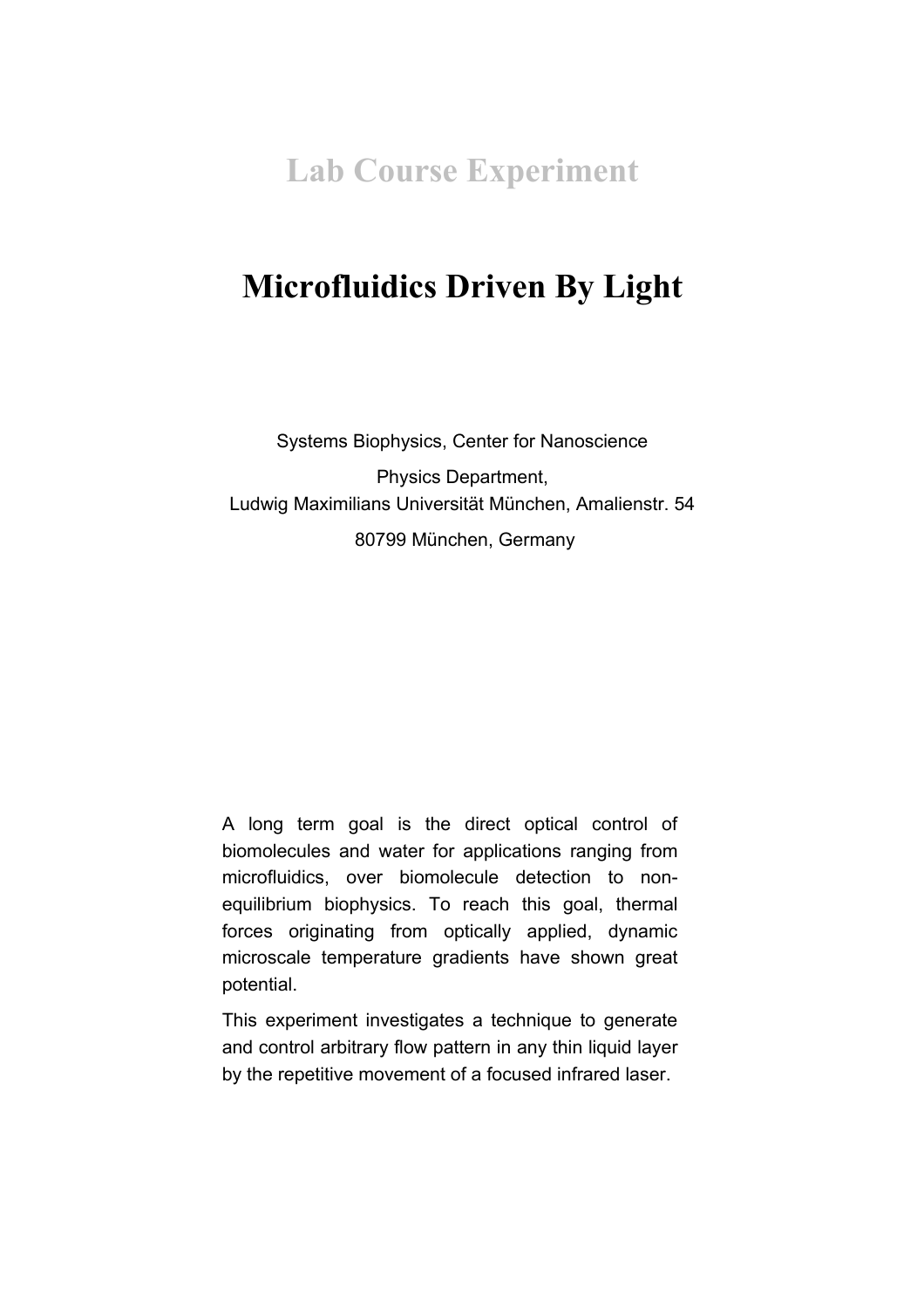# I. Light Driven Microfluidics

### **Basic Principle.**

A focused infrared laser is used to generate temperature changes in micrometer thin water layers (Fig. [I.1a](#page-3-0)). Due to fast thermal coupling to the near glass windows, temperature spots can be generated with diameters of only a few micrometers, whose intensity and position can be changed with rates faster than 10 kHz. As result, the water in the wake of the spot cools down very fast, when the heating laser spot is moved through the layer. For moderate velocities, the result is a moving warm spot. The water in front of the spot heats up while the water in the wake of the spot cools down to ambient temperature again. The resulting density changes of the water lead to divergent flows due to mass conservation [\[I.1\]](#page-14-0). In front of the spot the water expands, while in the wake it contracts again. At constant viscosity the system is symmetric and the contraction exactly cancel out the previous expansion. However, including the temperature dependence of the viscosity breaks the symmetry. A lower viscosity at higher temperatures for example increases the velocities in the warm spot between the expansion and contraction (see bottom of Fig [I.1b](#page-3-0)). Result is a net flow against the spot movement direction. When the spot passed over once, the net shift of the water after expansion and successive contraction is in the tens of nanometer scale. However, the laser movement can be repeated in the kHz regime due to the fast thermal coupling to the close glass windows. Therefore reasonable fast pump velocities in the order of 100 µm/s can be achieved, generated and defined by the movement of the laser.

Using the nonlinear effect described here, we can, for example, move water along the letters "LASER PUMP" without lateral walls to guide the flow (Fig. [I.2\)](#page-4-0). In this example, we sandwich a 10µm thin sheet of water between glass slides and move a focused infrared laser along the letters. The water is locally heated by direct absorption of the laser irradiation. The spot movement along the letters is repeated in the kilohertz regime. As a result, the fluid flows the reverse path of the warm spot movement.

### **Finite Element Simulations and Theory**

To test the model of thermally induced asymmetric expansion, a finite element simulation of the three dimensional Navier-Stokes equation was performed. The system of interest allows to do a set of approximations. We can for example assume the flow to be laminar and therefore neglect the inertia terms. Furthermore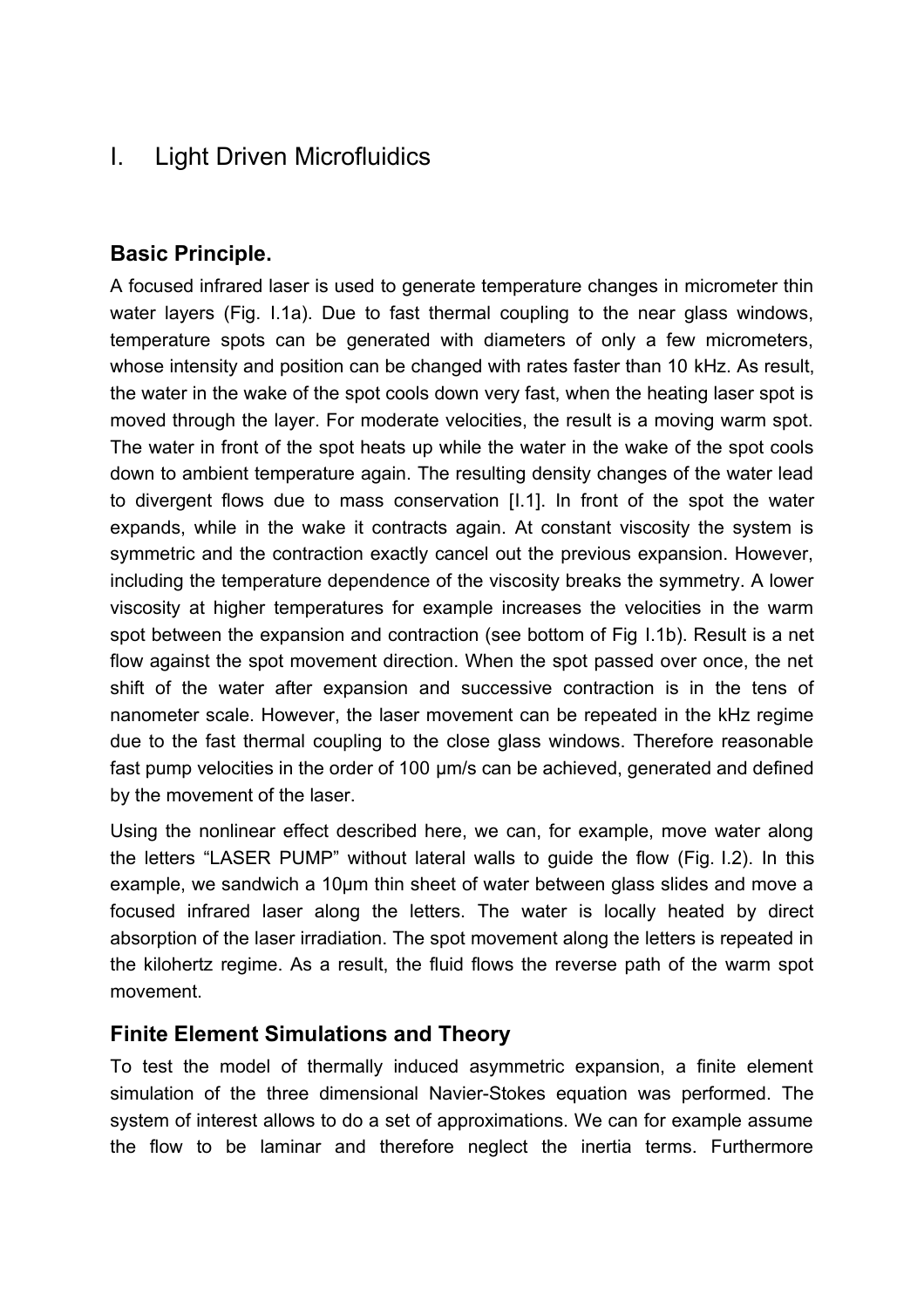dimensions parallel to the surface are much greater than the width of the water layer, which allows to do a thin film approximation and describe the system as a twodimensional flow. By further approximation, which can be tested by the finite element simulations (for details see [\[I.2](#page-14-2), I.3]), it is possible to obtain an analytical formula, which describes the pump velocity under a set of parameters:

<span id="page-2-0"></span>
$$
v_{\text{pump}} = -\frac{3\sqrt{\pi}}{4} f \alpha \beta b \Delta T^2 , \qquad (1.1)
$$

where  $f$  is the repetition frequency of the laser,  $\alpha$  is the expansion coefficient,  $\beta$  is the temperature dependence of the viscosity and  $\Delta T$  is the amplitude of the temperature in the spot. The temperature can be measured by imaging a temperature sensitive fluorescent dye added to the water. The shape of the moving warm spot is measured by stroboscopic illumination with a LED with a 10 us long rectangular light pulse each time the laser spot passes by. The parameter b is the width of the heat spot.

Since all parameters used in [\(I.1\)](#page-2-0) can be measured, the theoretical formula can be tested without fitting parameters. We have argued that every passage of the warm spot results in a liquid step  $\Delta x$  opposite to the spot movement direction. The pump speed is therefore expected to increase in a linear fashion with repetition frequency of the laser spot as given by equation [\(I.1\)](#page-2-0). This predicted behavior can be verified by measurements in the low frequency regime *f* ≪1 kHz as shown in the inset of figure [I.3a](#page-6-0). The repetition rate f in this experiment was adjusted by moving the laser spot with increased velocity along a fixed circular pump geometry. For slow frequencies, the spot temperature distribution remains remains roughly radialy symmetric, with a Lorentz-Cauchy distribution. However, a further increase in the spot velocity results in a considerable elongated temperature spot geometry along the pump direction which enhances the pump speed beyond the linear estimate for constant spot width b (Fig. [I.3a](#page-6-0)). Examples of spot geometries as measured with stroboscopic temperature imaging are given as color coded insets. Interestingly, the enhanced pump velocity at high laser spot velocities could still be described when the elongated temperature spot geometry is taken into account with a spatial integral of equation ([I.1\)](#page-2-0) for each repetition rate (Fig. [I.3a](#page-6-0), solid line).

The analytical theory predicts a linear response of the pump velocity to both the thermal expansion  $\alpha \Delta T_0$  and the change in the temperature dependent viscosity  $\beta \Delta T_0$  for a similar shape of the temperature spot. If the spot temperature is enhanced by higher laser power, the pump velocity increases proportionally to  $\Delta\,T_{\rm 0}^2$  . The experiments fully confirm this parabolic dependence as shown in figure [I.3b](#page-6-0). The solid line results from equation [\(I.1\)](#page-2-0) without additional fitting parameters and matches the experimental data within the error bars.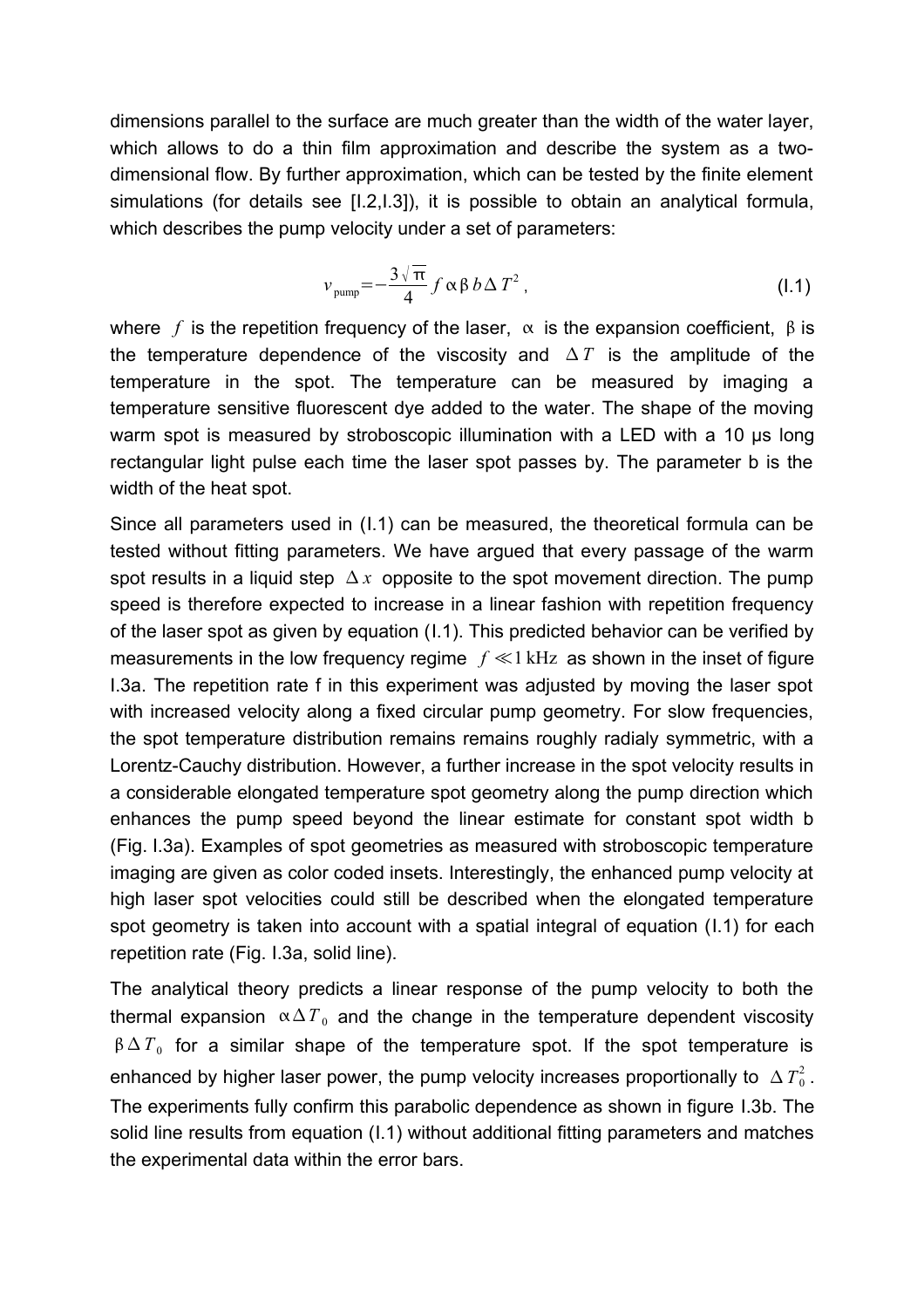The proportionality to the parameters  $\alpha$  and  $\beta$  are tested by changing the ambient temperature  $T_{ch}$  of the chamber. In figure 1.3c we changed  $T_{ch}$  by cooling the microscope stage with an external heat bath. The experiments reveal a reversal of the pump direction at fluid temperatures below 4 °C. We attribute this reversal to the sign change of the volume expansion coefficient  $\alpha$ . The theoretical expectation of equation [\(I.1\)](#page-2-0) again fits the experimental pump velocities as plotted against the fluid temperature within the experimental errors.



<span id="page-3-0"></span>**Figure I.1:** (a) Schematic view of the experimental setup. An infrared laser is deflected by a Acousto-Optical Deflector and focused into a thin water layer between two glass windows. The water absorbs a part of the light. Result is a spot of raised temperature localized at the optical focus of the laser. (b) Moving the warm spot generates local fluid flows due to density changes of the water. The water expands in the front of the spot and contract again in the wake. At constant viscosity both movements cancel out one another. However, the lower viscosity of the liquid at higher temperatures increases the velocities inside the warm spot. Result is a net flow against the spot direction.

### II. EXPERIMENTAL SETUP

For this experiment we use a standard fluorescence microscope combined with an infrared laser scanning capability.

The sample consists of a very thin sheet of liquid sandwiched between a glass slide and a glass cover slip.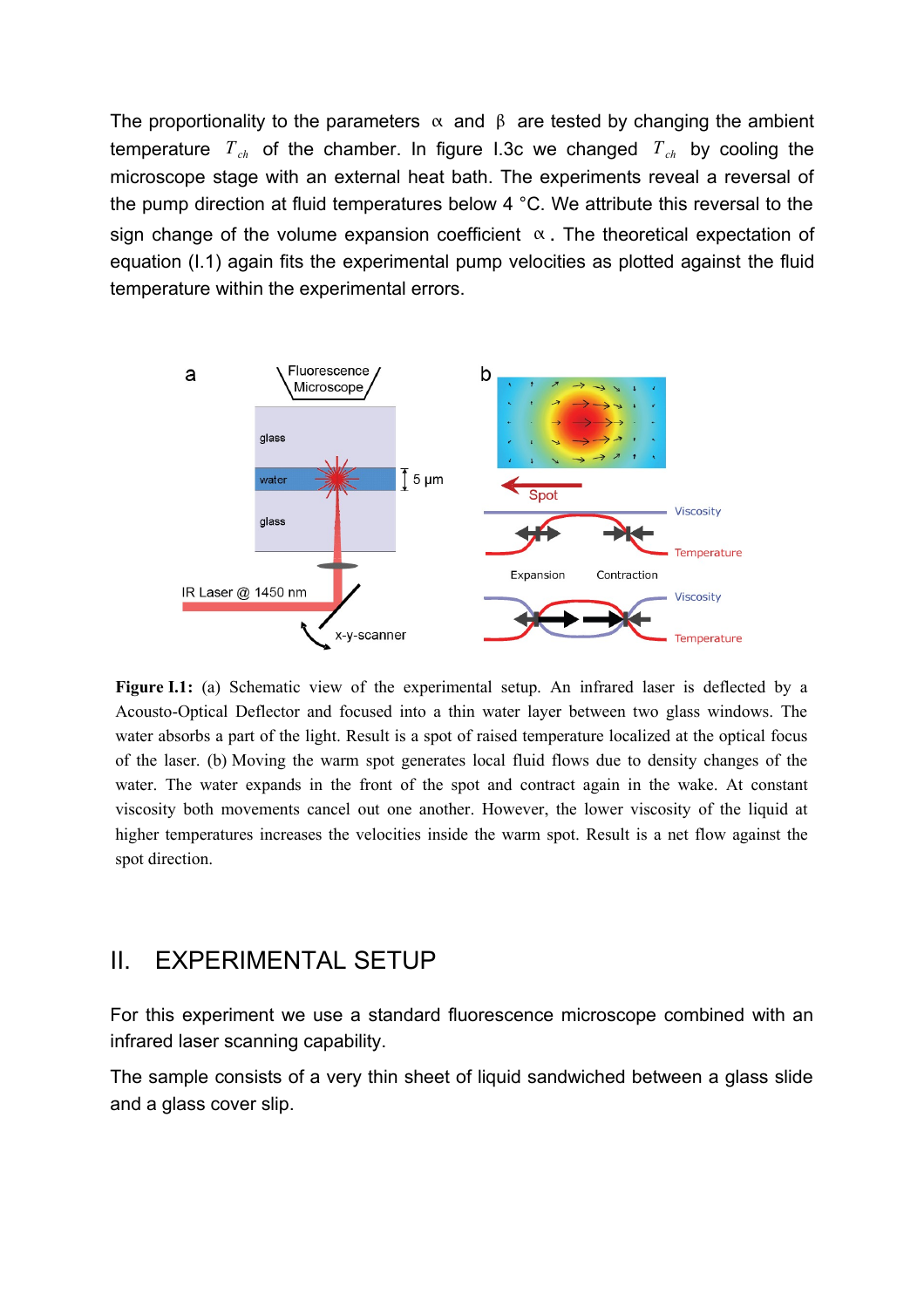For heating a fiber laser with a wavelength of 1455 nm is focused into the water



<span id="page-4-0"></span>**Figure I.2:** Pumping water optically along arbitrary patterns. Fluid flow along the letters "LASER" PUMP" is driven by dynamically heating a thin fluid film with a laser scanning microscope. As seen, complex flow patterns are easily accomplished. No channels restrict the fluid flow. Local pumping of the fluid film is the result of thermoviscous fluid movements for each passage of the laser focus. We visualize the water flow by fluorescent tracer particles.

layer. Water absorbs this wavelength strongly with an attenuation length of 305 µm.

## III. Fluorescence

#### **Introduction**

In many applications in science it is the mayor task to observe **only one or some** components of complex systems such as cells or ensembles of molecules. Biology and biophysics research is nowadays concentrated on the size scale of micrometers to nanometers, which means on length scales of cells down to single proteins.

A very common way to fulfill this task is to mark molecules with fluorescent dyes and to observe the emitted light of these molecules.

Very nice recommendable tutorials about fluorescence can be found on: <http://www.invitrogen.com/site/us/en/home/support/Tutorials.html>

To understand how fluorescence work, two aspects have to be taken in consideration: The fluorescent dye and the fluorescence microscope.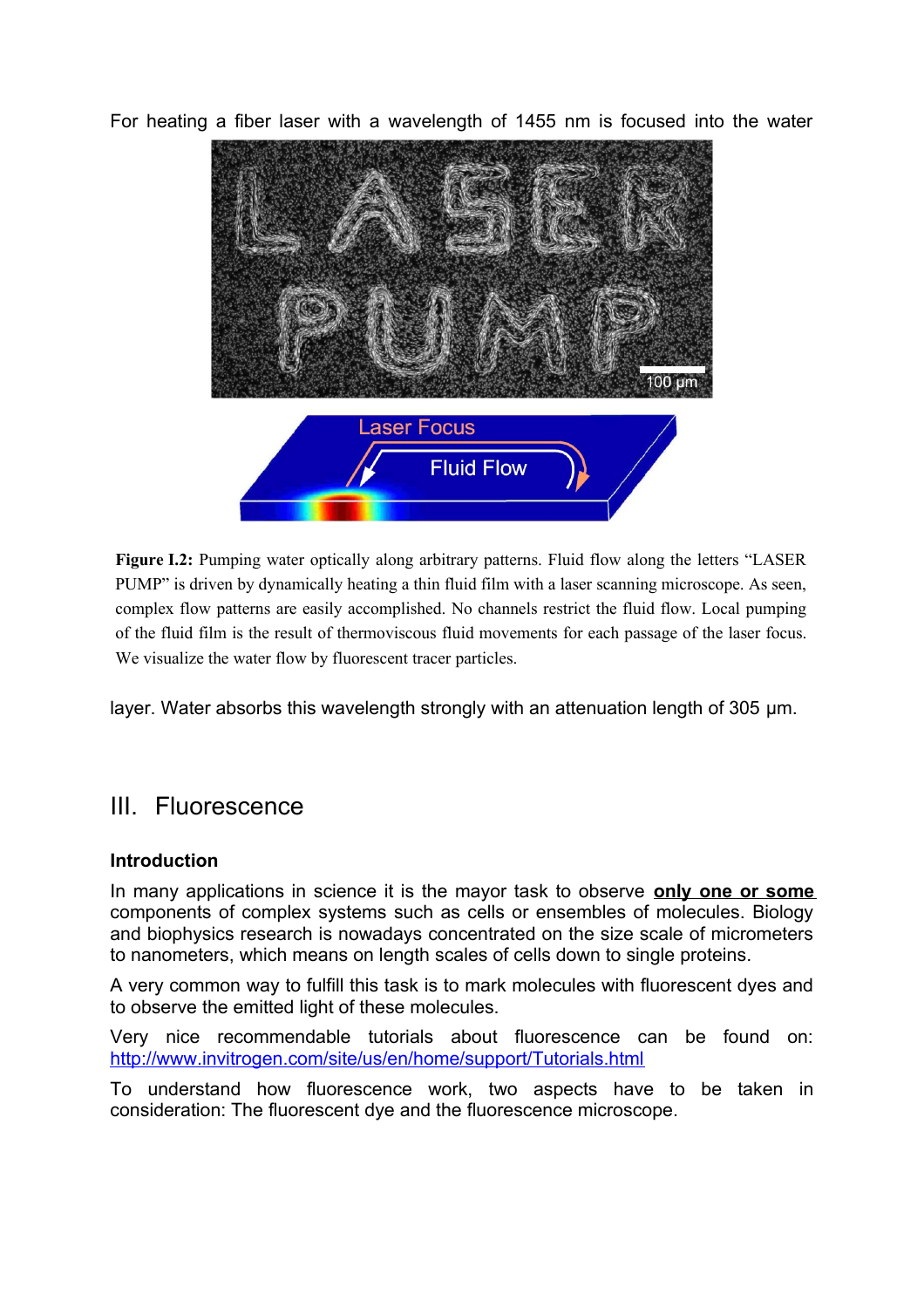#### **How does a fluorescent dye work?**

Fluorescent dyes are organic or inorganic molecules with a metastable energy level. They absorb light of a certain wavelength, the so called absorption wavelength, relax to a lower, metastable energy level (which means it has a longer residue time than statistically expected) from which they further relax to the ground level by emitting a photon of a slightly longer wavelength. In Figure 2 an energy diagram and the typical spectrum of the fluorescent dye Cy5 are shown. The latter one is a screenshot from the '*invitrogen spectra viewer'*, which is a very useful online tool provided by a supplier of dyes to find the right dye-filter combination. Its free, you find it here:



http://probes.invitrogen.com/servlets/spectraviewer

Figure 2: Left: Excitation and Emission of a fluorophore;

Right: Excitation- and Emissionspectra of Cy5 (Red areas mark the

transmission wavelengths of the filter)

To understand the process in more detail a quantum mechanical description is required. The Schrödinger equation for the electron wave functions of a molecule provides the potential for the movement of the nucleus which tends to the minimum in such an energy landscape.

If energy in form of photons with the adequate wavelength is applied to the electronic system it is lifted into the excited state. Subsequently it loses energy due to rotations or oscillations in order to reach the new energy minimum. This new state has still a higher energy than the ground state, but also a slightly lower energy than directly after the excitation. To reach the ground state again the system emits a photon with the wavelength corresponding to the remaining energy gap. Therefore the emission wavelength is slightly longer than the absorption wavelength.

In the course of time the ability of fluorescence of the dyes decreases. This is caused by an effect called photo bleaching. In this process the photon energy changes the potential energy of the electrons (e.g. isomeric transitions) instead of inducing the emission of another photon. Thus the energy eigenvalues of the system change and it is no longer excitable with the applied absorption light. Subsequently the fluorophores are afflicted with permanent bleaching.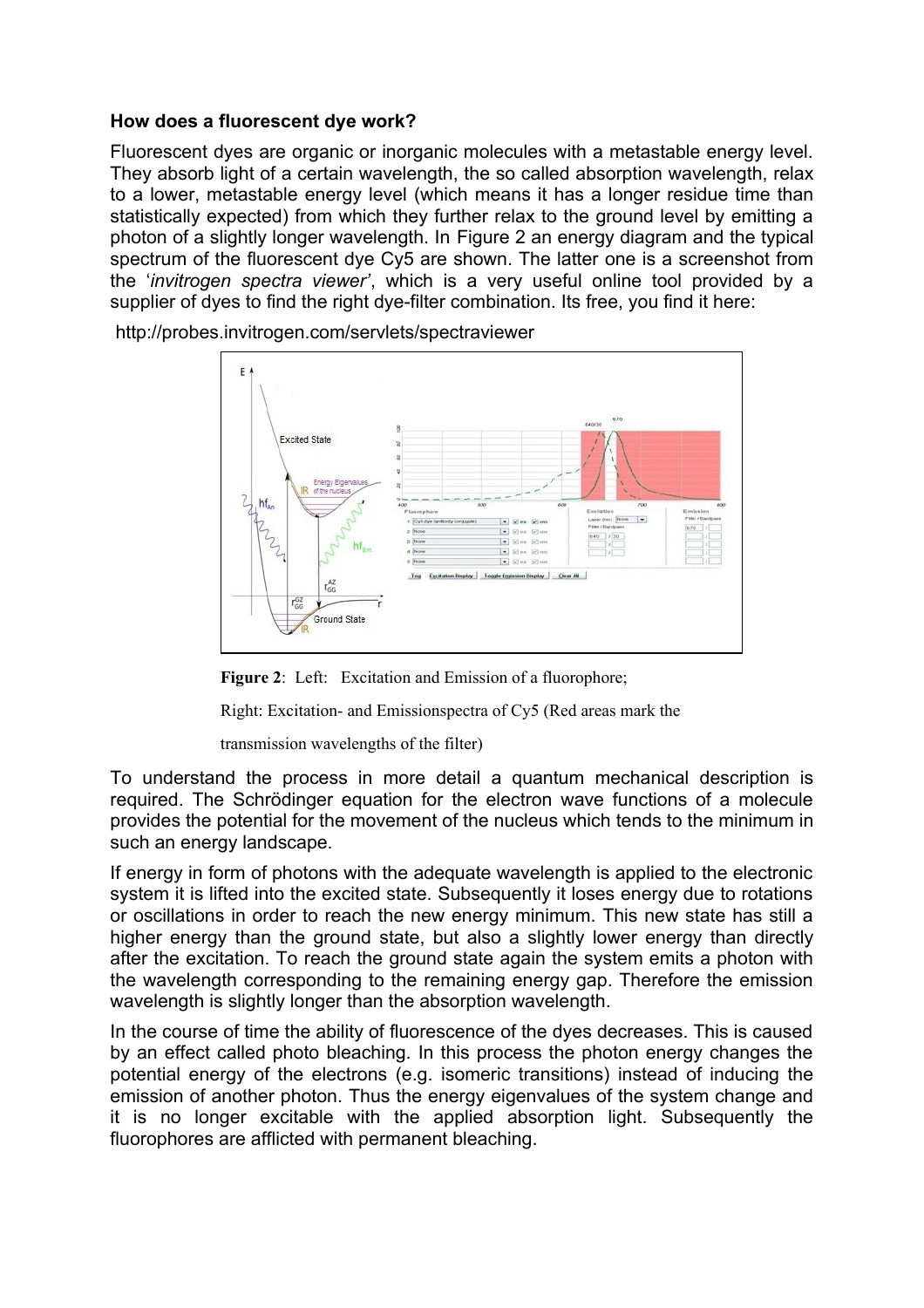

<span id="page-6-0"></span>**Figure I.3:** Testing and comparing the analytical formula with measured pump velocities. (a) The pump velocity is a linear function of the repetition rate for  $f=1$  kHz when the spot geometry remains Gaussian. (inset: temperature image). At faster rates, the warm spot becomes elongated due to the finite thermal equilibration time of cooling. Accordingly, the pump velocity is enhanced beyond the linear prediction as the spot width b increases from 10 to 20  $\mu$ m in the 5  $\mu$ m thin fluid film. The solid line predicts the pump velocities based on extrapolated temperature profiles for each repetition rate f. (b) The pump velocity rises with the square of the spot temperature, confirming the linear dependence on both the thermal expansion and the temperature dependence of the viscosity (Fig. [I.3b](#page-6-0)). Pump velocities are predicted by Eq. [\(I.1\)](#page-2-0) without fitting parameters at a spot width  $b=25 \mu m$ . (c) By changing the overall chamber temperature  $T_{ch}$ , we can probe the dependence on  $\alpha(T_{ch})$  and  $\beta(T_{ch})$ . For  $T_{CH}$  <4 ° *C*, the water contracts upon heating. As expected from Eq. [\(I.1\)](#page-2-0), pump velocity reverses its direction (solid line). In all plots, error bars show standard errors from particle tracking.

#### **Temperature dependence of fluorescent dyes**

The temperature dependence of the fluorescence dye is determined in independent measurements with 2',7'-bis-(carboxyethyl)-5(6)-carboxyuorescein (BCECF), that serves as a pH-sensitive indicator in classical microscopy.



The structural isomerism of A and B are keto enol tautomerizations, that are present in physiological ( $pH = 7.4$ ) conditions. The thermal dependence of BCECF is illustrated below, whereas the relative fluorescence is normalized to 1 at 25° C.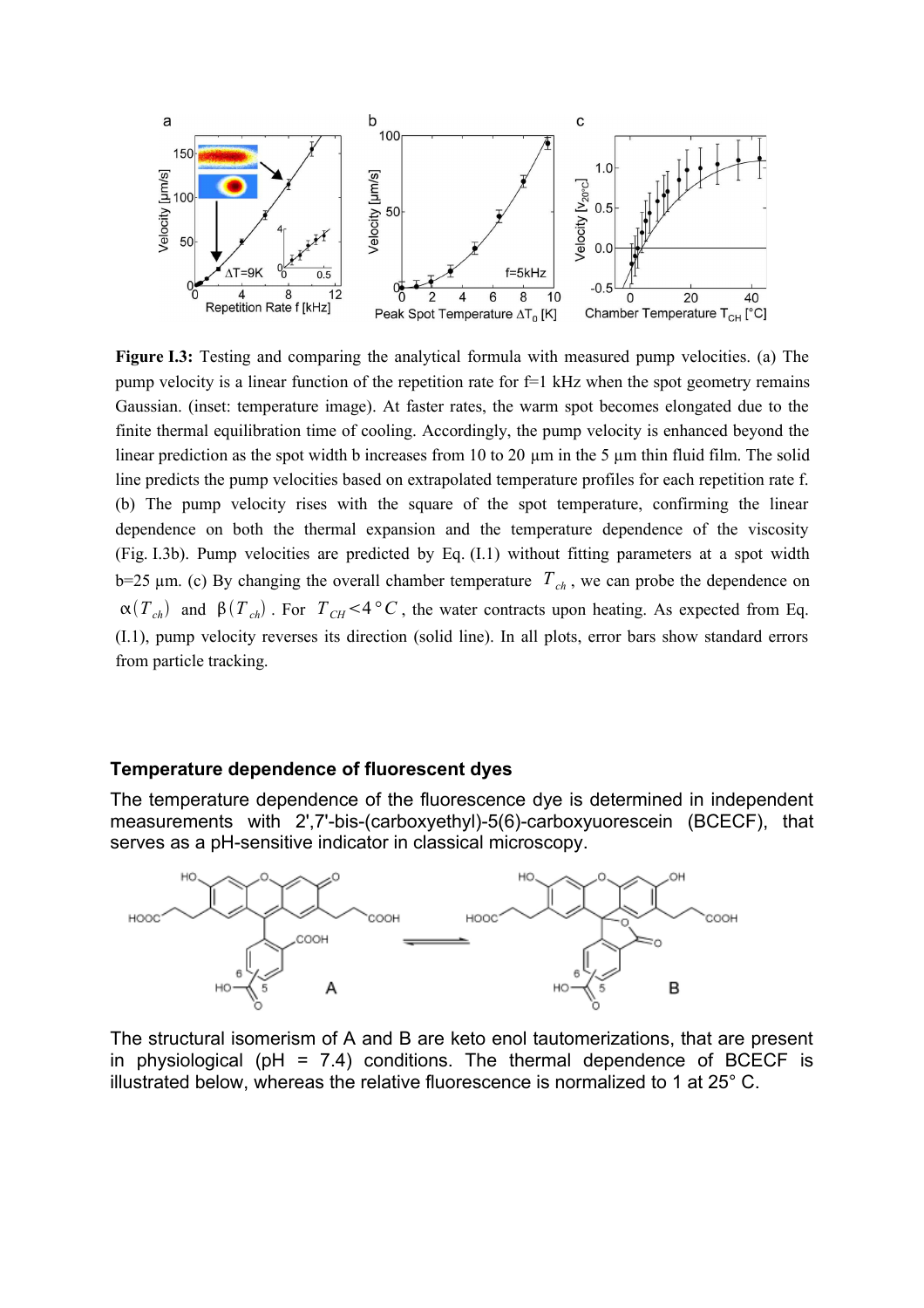

An increase in the temperature of 1K displaces the pH-value of the TRIS-buffer instantly about approximately -0.03 pH units. The BCECF fluorescence decreases due to fast proton transitions linearly with moderate thermal enhancements of about -1.46%/K. By measuring the percentage drop of the relative fluorescence in the laser heat spot, we extract its caused temperature elevation in the solution.

As soon as one knows the temperature dependence of the dye, one can use fluorescence as a thermometer. With this technique, we will measure the temperature of the heat spot.

#### **Fluorescence Microscope**

\*) Question 4: How does a normal light microscope work? What components do you need at least? Please be able to make a small drawing of all lenses and light path.

The setup of a fluorescence microscope resembles a normal light microscope. However, the objective is infinity corrected, which means that the light is parallelized between the tubus lens and the objective. This facilitates the insertion of optical devices into the optical path without influencing the imaging. A typical setup is depicted in the left part of Figure 3: The excitation light is filtered from a LED light source and directed onto the sample via a dichroic mirror. The special characteristic of this mirror is to split up absorption and emission light of fluorescent dyes. It allows the transmission of the emission light, while it reflects the excitation light. This feature is displayed in the spectrum in figure 3. An additional emission filter in front of the tubus lens finally reflects all remaining diffuse light to ensure that only the emission light gets to the camera. The insertion of so many filters reduces the noise, which is immensely important for biophysical applications.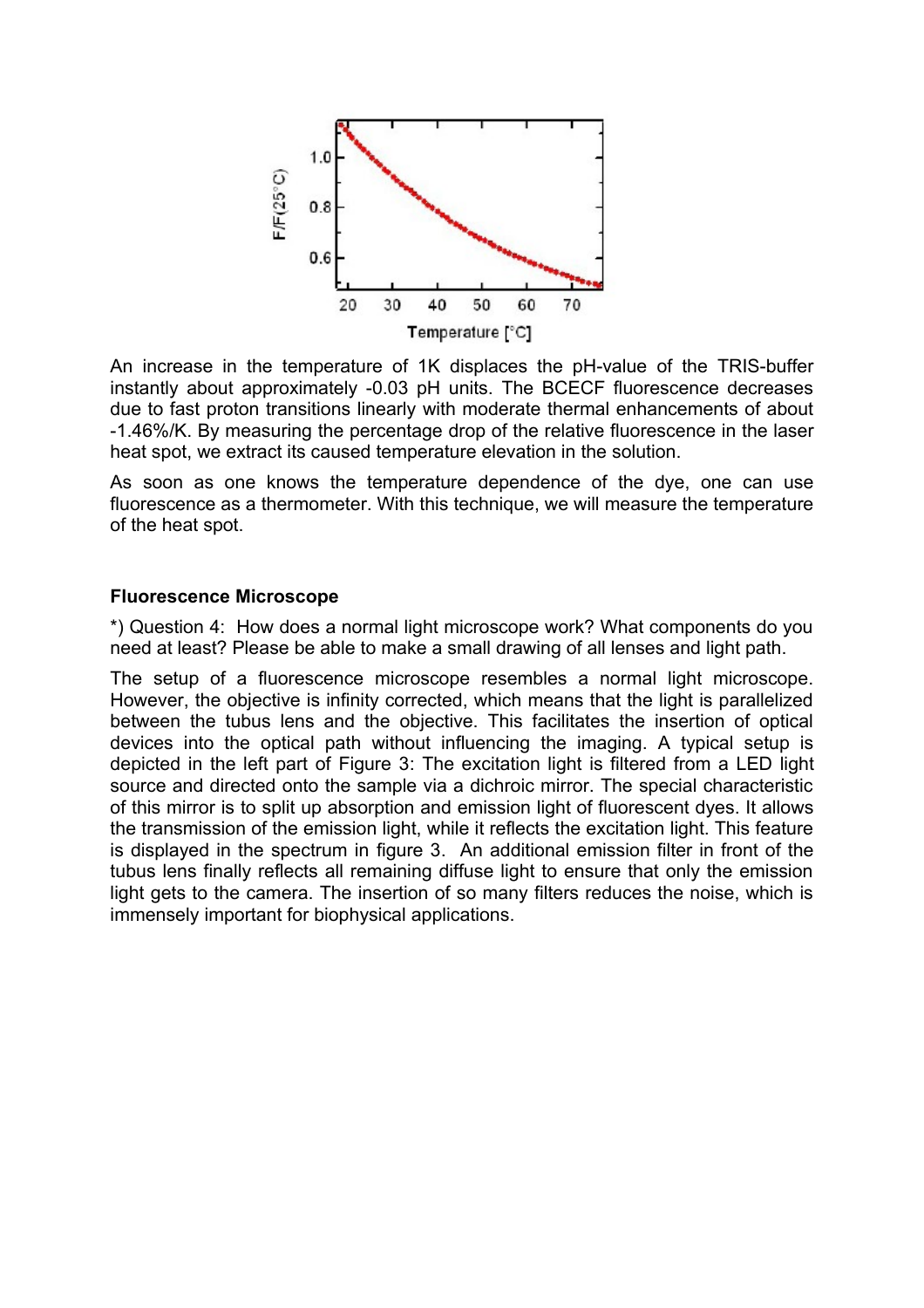

**Figure 3:** Left: Optical path of a typical fluorescence microscope; Right: Characteristics of a dichroic mirror

\*\*\*) Question 5: In our lab, we use fluorescence microscopes which allow to observe two different colors at the same time. What additional components do you need for that?

#### **Light sources and lasers**

For fluorescence microscopy, light sources with high intensities and a well defined color spectrum are highly needed. Specialized light sources are used such as halogen lamps, steam lamps with several metal steams (Hg, Na) LED´s in different colors and intensities and lasers. In our setup, we use a LED for illumination and an infrared laser to establish the temperature spot.

Therefore it is necessary to lead your attention to the dangers the work with lasers in general and invisible laser beams in special brings with it.

- 1. Never look into the laser directly or indirectly. Use a laser card to make the IR Laser invisible
- 2. Before you switch on anything, consider the full way of the laser beam. Make clear where you probably could get in contact with the laser.
- 3. Make sure that there are no reflective parts around the laser beam (like aluminum, adornment, rings ect.)
- 4. The laser is guided into the instrument via a light fiber that looks like a yellow cable. The fiber is intrinsic part of the laser, as soon it gets folded or damaged, the laser is gone.

In general: the laser beam of the instrument you use is completely closed, as long as you don´t disassemble something, you are pretty save. Nevertheless it is important that you are aware of the laser.

\*) Question 6: Describe the basic principle of a laser.

Hint: Use the term "stimulated emission, the description is oral and should not last longer than three minutes.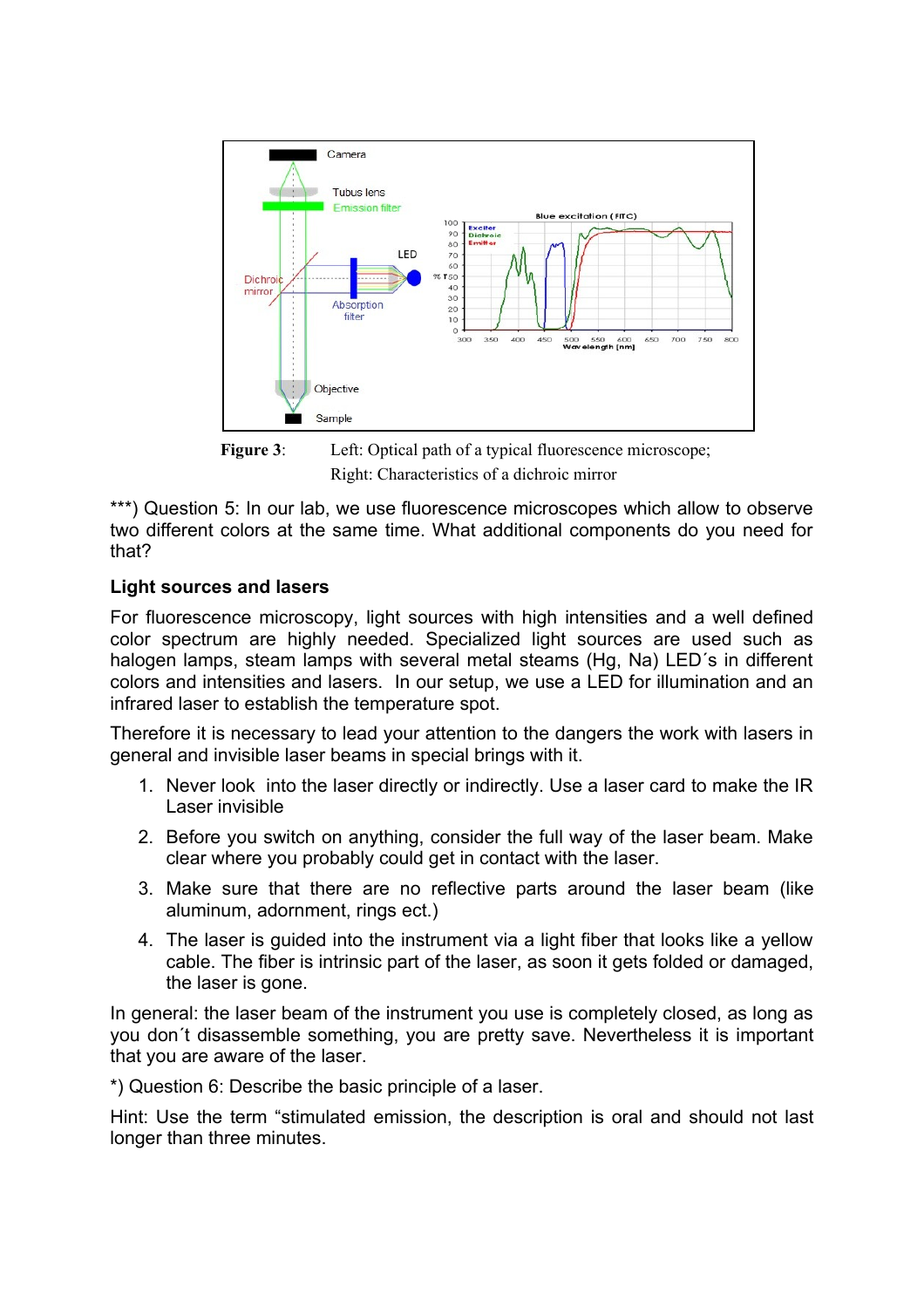To control the position of the laser beam, an acousto-optical deflector (AOD) is employed. This device controls the angle and intensity of the laser beam. The laser light is diffracted by density pattern due to standing acoustic waves in a transparent crystal. By tuning the frequency and the amplitude of these acoustic waves both the angle and the intensity of the used laser can be controlled.

Since this measurement gives results for every pixel from our fluorescence image, we can in fact see the shape of the heat distribution.

Without a confocal setup, the Temperature information will be an average over the temperature of the dye from the buttom to the ceiling of our liquid chamber.

## IV. Fluid Flow

As the fluid flow is induced into the liquid, the motion of suspended fluorescent beads can be recorded.

Our camera saves a series of images. The frame rate needs to be noted, since it is necessary for interpreting the the speed of the beads.

For bead trapping we use a LabView program. The series of images from a measurement are read in one by one and the center position of spots above a threshold in brightness are determined. This list of positions is then brought into correspondence with the position of the beads in the previous frame.

That way, in the end we have a list of the x and y position in every frame for each of the beads. Should the routine loose track of a bead, the trace ends there.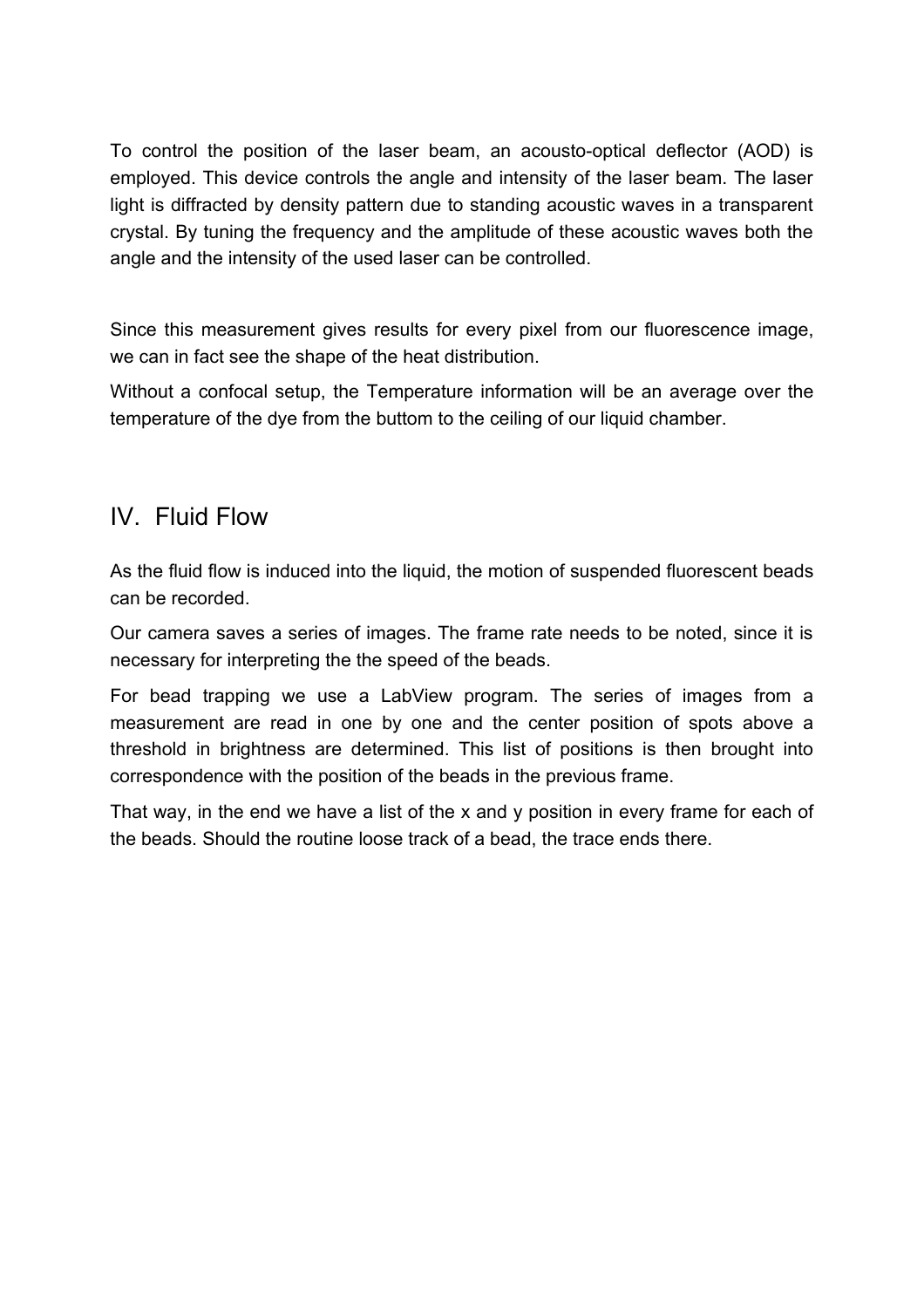# V. Computer Interfaces

We will use two computers of the experiment. The first controls the camera and saves the movie frames, that we will use to extract the particle speeds. The second houses the analog out card. From this the AOD is controlled.

Our custom camera software looks like this:

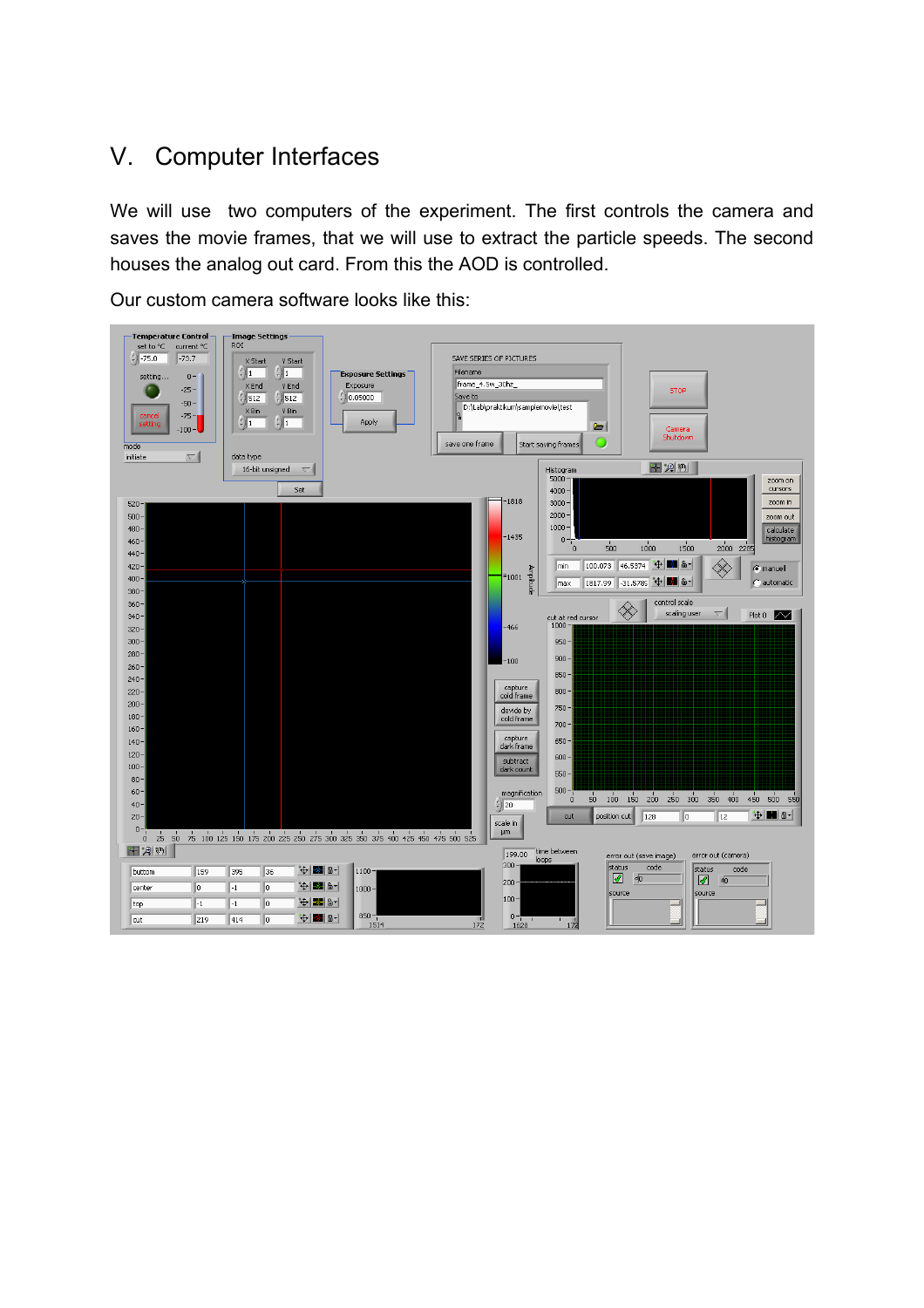### VI. Preparation

Please familiarize yourself with this introduction. The way the measurements will be done should not be surprising after that. How can we extract the desired values out of the collected data? Software to implement a possible solution are present at the laboratory. Nevertheless it is highly encouraged to come up with your own sketch of an analysis.

# VII. Measurement walkthrough

- Switch on the AOD power supplies (2)
- Switch on the camera (if not runnung) start the programs ScanXY (left monitor) and the CascadeII (camera, on the right monitor)
- Switch on the LED driver; set current to about 20mA. You should be able to see the green light under the hood from behind the microscope and on the sample stage
- Start the scan program on the left monitor; don't start the scan yet.
- Pipette 10µl water with fluorescent beads on a microscopy slide. Put the sample under the microscope.
- Focus the sample
- Line up the optical axis of the laser and the camera. For this we use the wide area of effect of convection in a drop of water with fluorescent beads. Turn the key on the laser panel and set the power output to 250mW. The press the emission button. The red light indicates, that the laser is on.
- Make a BCECF chamber. Use 1µl of the Eppendorf tube "F6" (50µM BCECF in 10mM TRIS). Cover this with a 12mm diameter cover slip and seal the chamber with paraffin oil on the sides. Put the sample under the microscope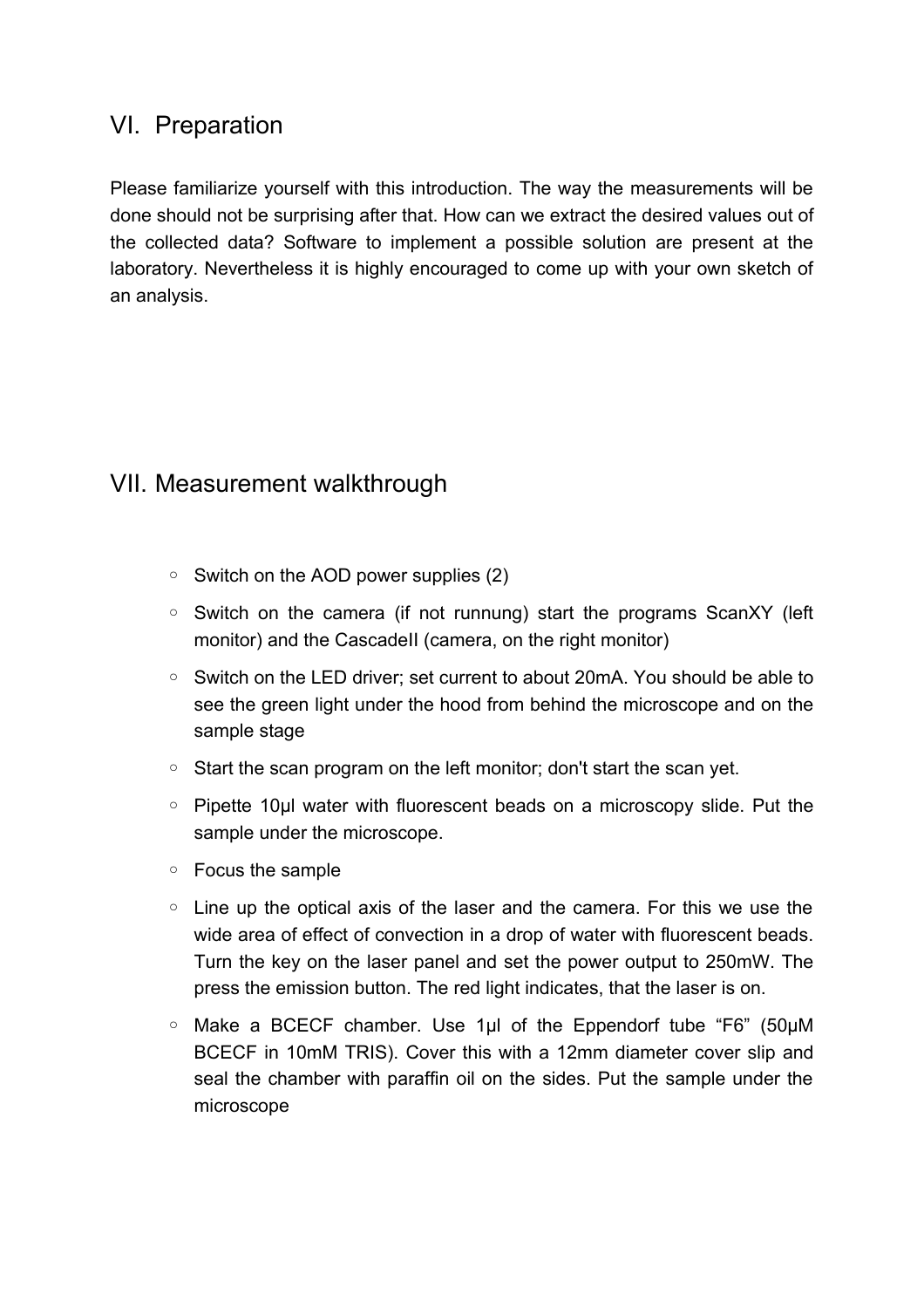- Focus the laser with the laser stage z micrometer screw. Take a picture of the spot (static spot hot). Then turn off the laser, wait a moment, and take another picture (static spot cold).
- Turn the laser back on and determine the approximate temperature of the laser spot.
- Start the scan. If you can not see anything, try slowly increasing the laser power output. You should see a ring of illumination
- Next we want to use stroboscopic illumination. Activate the feature in the scan program, set the 'start' and 'stop' point about 1% the '# points' apart, and then press the "update" button to send the new settings to the buffer of the I/O card. Turn the LED illumination down all the way. Next, set the exposure time of the camera to a value much higher than the pattern repeat time, for example 1s. You should see the spot and the path also with lightly diminished fluorescence (why is that?).
- Position the red and blue cross hair in the center of the spot and ahead of it where the temperature is lowest on circle. The pixel values on the position of the cursors are displayed below the live camera preview. Use these values to determine the difference between the peak spot temperature and the temperature, the loop cools down to between passes of the laser, called temperature delta from now on.
- Notice how changing the laser power output and the pattern frequency changes the temperature delta.
- For a more thorough temperature analysis later on, record two sets of pictures for every setting: one with the laser on, one with the laser off. The division by cold frame done by the camera control software is not saved in the recorded frames.
- For our first set of fluid speed measurements we want at least 5 different temperatures between a temperature delta of 2 K to 14 K at a constant pattern frequency of 100Hz. Determine the necessary laser output to create the temperatures and record the values.
- The second set of measurements should be done at constant temperature but different pattern frequencies. Use a temperature delta of about 8K and pick at least 4 frequencies between 20Hz and 200Hz. Record the necessary laser output settings.
- Next make a chamber with the bead liquid. Stick exactly to the procedure you used to create the BCECF chamber to get the same chamber height.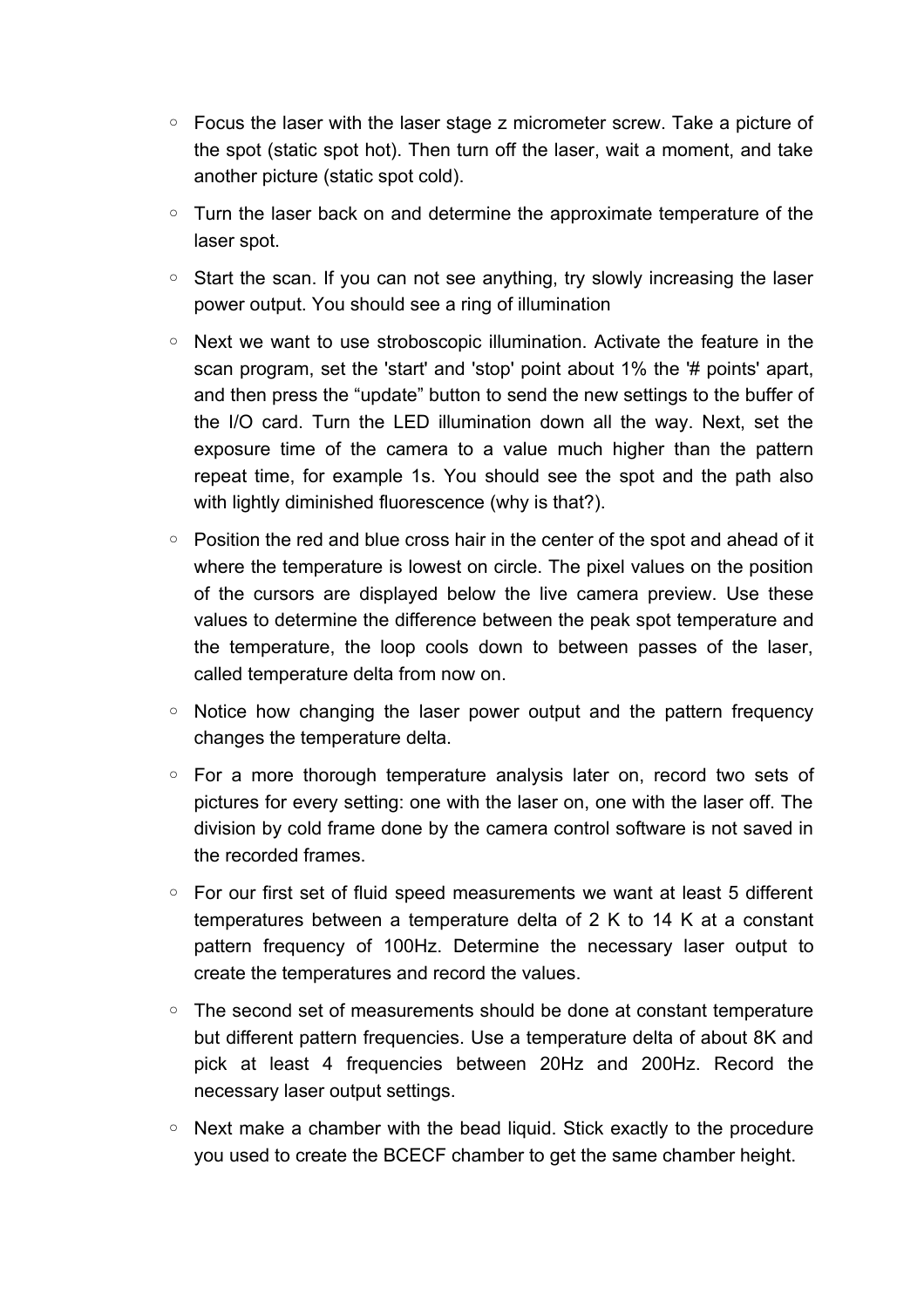- Reduce the exposure time to 50ms. Put the frame time setting to 200ms. These 200ms will be the time between two frames. Be sure to stick with this or record changes thoroughly, since the velocity calculation depends on it.
- When you scan the laser though the bead fluid, you should make out the liquid motion. Record the motion for all the temperatures and frequencies. In general I recommend to put all parameters of interest into the file name.
- While the movies are recorded, you can start tracking the beads in the finished movies.

#### **Analysis**

At the lab the combination unheated and heated snapshot images have to be used to determine the peak spot temperature for the different pump experiments.

The frame stacks of the bead motion needs to be tracked this the particle tracker program available at the lab. The output of this is a tab separated value .txt table for each of the tracked particles.

How the particle speed can be calculated should be discussed and if possible implemented by you. If we run out of time, we can use the prepared program at the laboratory.

#### **Homework**

Interpret the different peak velocities and plot the speed against peak temperature or pattern frequency.

Fit the peak velocities and interpret the coefficients.